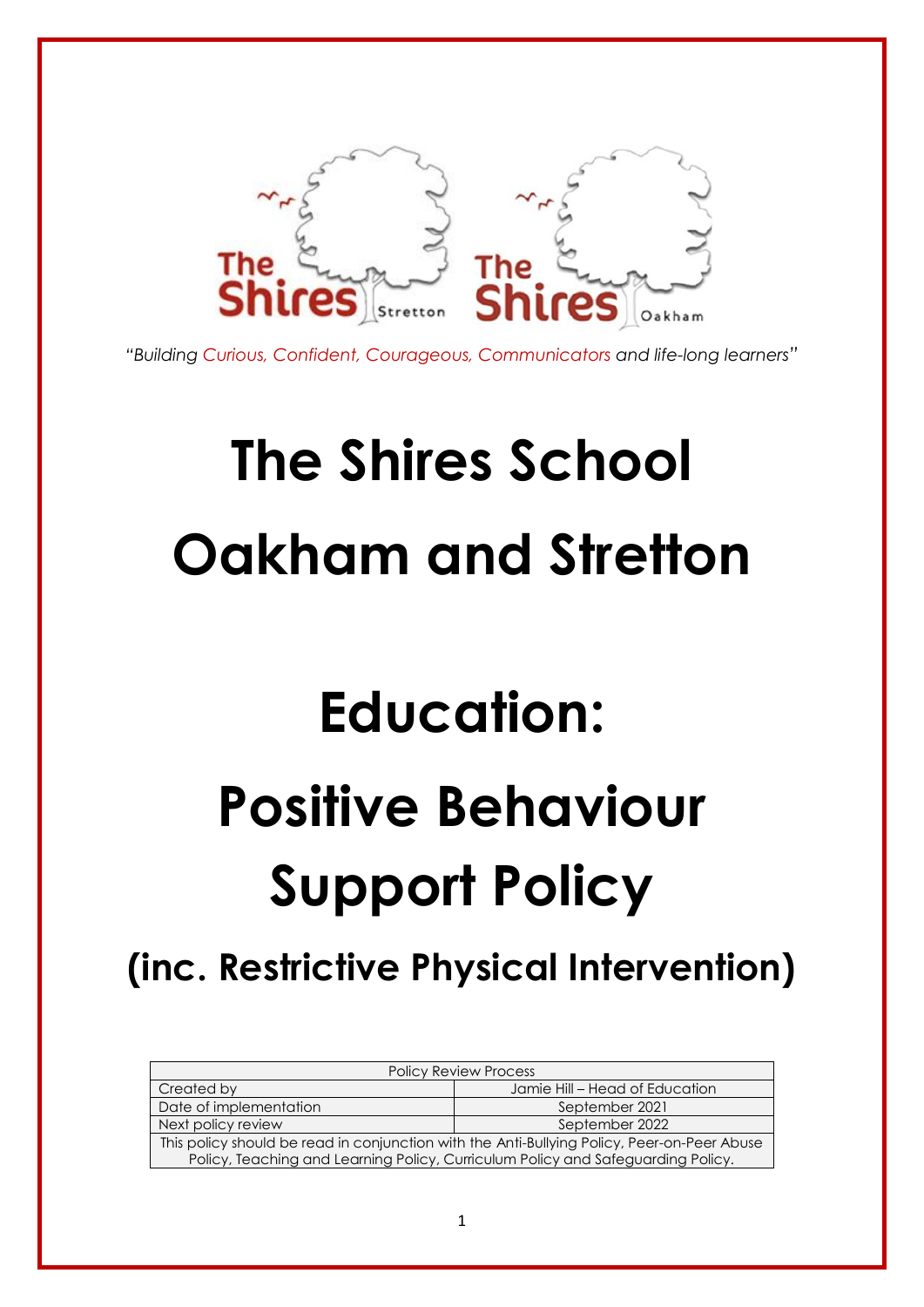#### *Contents*

| $\left  \right $ | Introduction                                                                   | Pg. 3 |
|------------------|--------------------------------------------------------------------------------|-------|
| 2)               | Defining Behaviour                                                             | Pg.3  |
| 3)               | Maintaining high expectations for positive behaviour                           | Pg. 3 |
| 4)               | Positive Behaviour Support Curriculum – Zones of Regulation                    | Pg.4  |
| 5)               | Primary Prevention Strategies – Supporting c/yp to find their Green Zone       | Pg.4  |
| 6)               | Beyond Primary Prevention Strategies – CPI Safety Intervention                 | Pg. 5 |
| 7)               | High-quality Communication (Yellow Zone)                                       | Pg. 6 |
| 8)               | Defensive Behaviours and the Escalation Continuum (Yellow Zone)                | Pg. 7 |
| 9)               | Risk Behaviour and Safety Interventions                                        | Pg. 7 |
|                  | Non-restrictive Safety Interventions and Disengagement Skills (Red Zone)<br>a) | Pg. 7 |
|                  | Restrictive Safety Intervention (Red Zone)<br>b)                               | Pg. 8 |
|                  | 10) Post-crisis support (Blue Zone)                                            | Pg. 8 |
|                  | 11) Recording, Reporting, and Notifications                                    | Pg. 9 |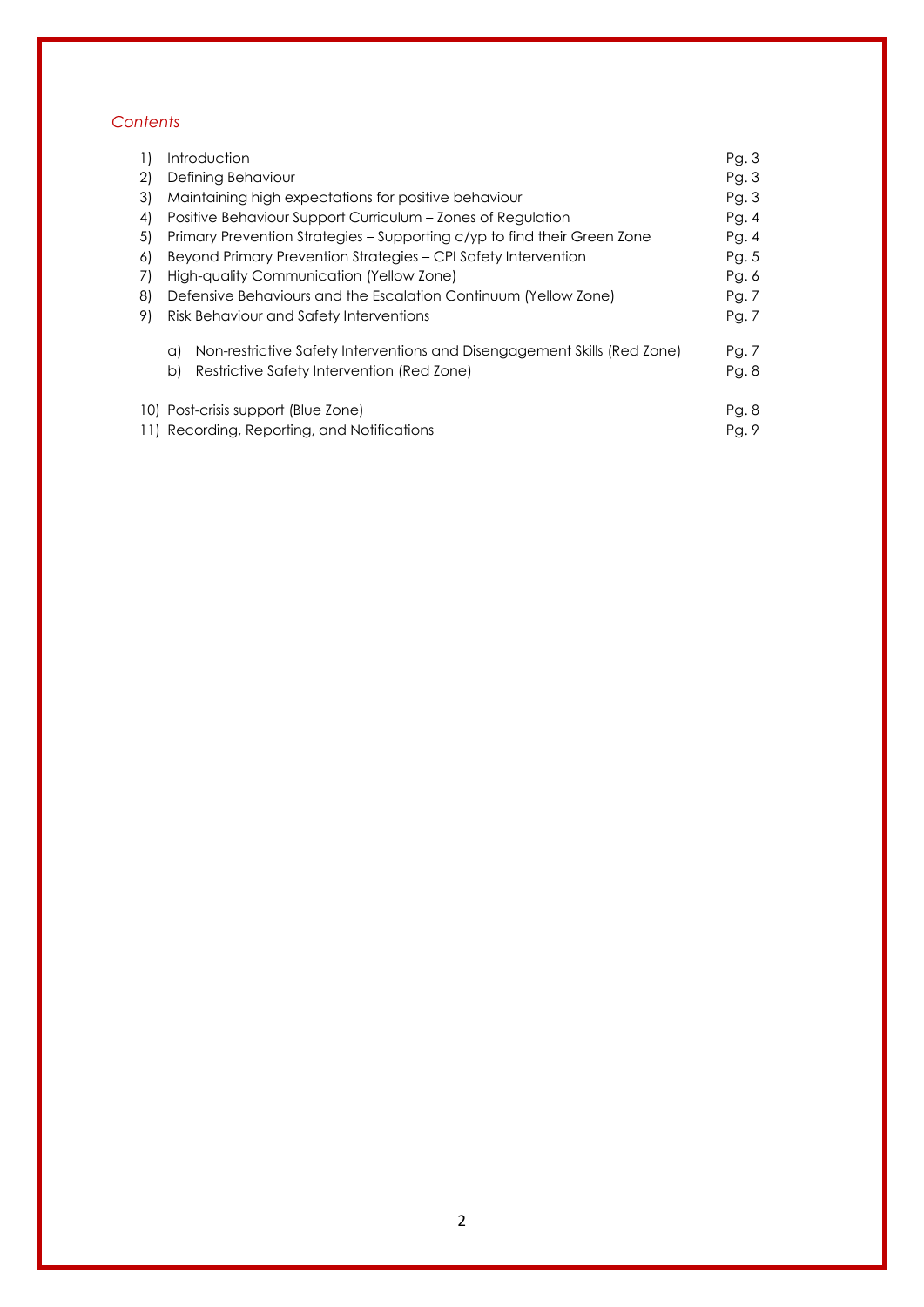#### *1) Introduction*

At The Shires we recognise that children and young people with Autism, learning disabilities and other associated complex needs can find managing their own 'behaviour responses' challenging and confusing. We firmly believe that with the right support, guidance and approaches from staff, children and young people can learn how to overcome their barriers and learn, develop, and grow with a good foundation into adulthood.

Autism can range from mild to severe and is a complex neurobehavioral condition that includes differences and challenges with social skills, repetitive behaviours, speech and nonverbal communication. Because Autism is a spectrum disorder, each person with Autism has a distinct set of strengths and challenges. The ways in which people with Autism learn, think and problem-solve can range from highly skilled to severely challenged.

Children and young people at The Shires have a diagnosis of ASD but may also have additional needs such as OCD, SpLD, ADHD, anxiety and social, emotional and mental health needs. We also recognise that there are subtypes within the Autism spectrum and some children and young people may benefit from approaches associated with these.

We recognise therefore that behaviour cannot be considered in isolation. We recognise that the behaviour exhibited by children with Autism is often governed by the level of anxiety and arousal that they experience. If a child/young person is feeling frustrated and confused they are more likely to behave in a challenging manner. The home and school environment, the relationships staff have with children and young people and with each other, the teaching methods, communication support and the positive behaviour support methods used, all influence young people's ability and motivation to maintain positive behavioural responses.

#### *2) Defining Behaviour*

Positive Behaviour

Behaviour that is appropriate to the situation and does not have a detrimental effect upon the individual child/young person concerned or others around them.

Challenging Behaviour

- "Culturally abnormal behaviours of such an intensity frequency or duration that the physical safety of the person or others is like to be placed in serious jeopardy or behaviour which is likely to seriously limit the use of or result in the person being denied access to ordinary community facilities" – Emerson 2011.

#### *3) Maintaining high expectations for positive behaviour*

At The Shires we have a core set of basic rules that we use to promote understanding of expected and appropriate positive behaviours.

- Good Looking
- Good Listening
- Good Sitting
- Kind Hands
- Kind Feet
- Kind Mouth

We apply these basic rules to all children and young people so they have positive behaviour framework to work from and build their skills in-line with.



Our expectations are that;

- Children and young people behave as well as they are able to in line with their developmental stage.
- Children and young people generally demonstrate ongoing improvements in their behaviour.
- Children and young people learn new skills to support and meet their own needs replacing unwanted challenging behaviour responses.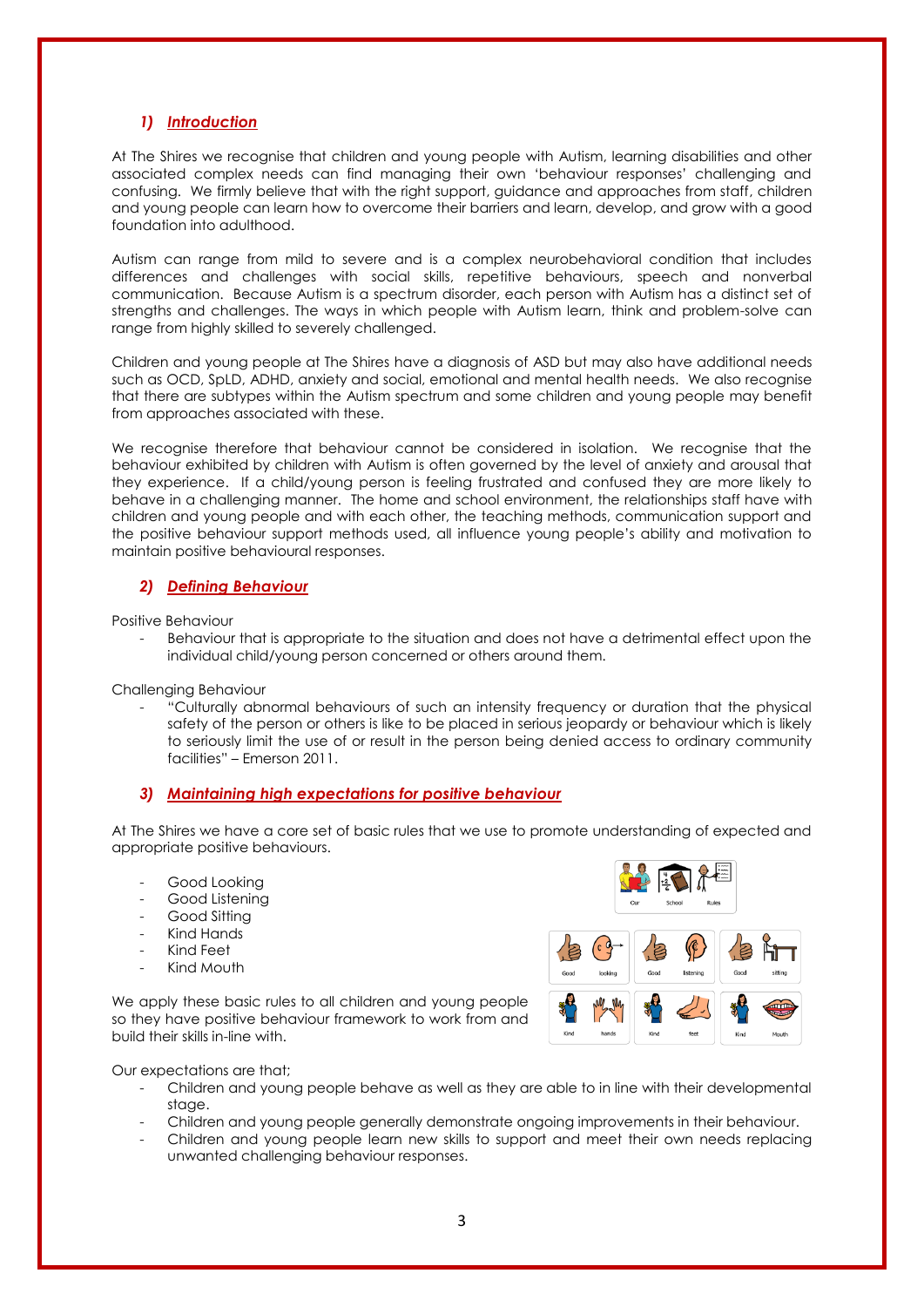#### *4) Positive Behaviour Support Curriculum – Zones of Regulation*

Our children and young people engage with the Zones of Regulation programme as part of their core curriculum at The Shires. This is a curriculum that is designed to support and teach children and young people the skills, knowledge, and understanding to develop and foster self-regulation and emotional control strategies personalised to their own specific needs. Children and young people will engage with The Zones of Regulation at a level that is appropriate to their developmental stage.

All of our children and young people have a personalised Risk Assessment and Positive Behaviour Support Plan built around the Zones of Regulation principles and use this to help identify and apply strategies to maintain their self-regulation and emotional control and different stages of arousal.

**BLUE Zone - Low, Slow, Sad, Sick, Tired, Bored GREEN Zone - Happy, Calm, Feeling ok, Focused, Ready to go YELLOW Zone - Frustrated, Worried, Silly/Wiggly, Excited, Loss of some control RED Zone - Mad, Angry, Terrified, Yelling, Hitting, Elated, Out of control**

Staff, children and young people use the Zones of Regulation vocabulary to ensure consistency when describing or discussing the different stages of emotional regulation and self-control.

#### *5) Primary Prevention Strategies – Supporting c/yp to find their Green Zone of Regulation*

At The Shires we promote a rigorous and consistent approach to supporting children and young people through the implementation of primary prevention strategies with the aim of limiting and removing personal anxiety triggers where possible and offering strong consistency and routines. These are just some of the key primary prevention strategies that we implement at The Shires to prevent escalation of behaviours that challenge.

- Effective, functional communication and interaction strategies
- Using and teaching the use of calming/regulatory strategies
- High Quality First Teaching (School) inc. TEACCH, Attention Autism
- Quality of life improvements
- Managing situations that are known to trigger behaviour
- Changing and adapting environments to suit the child/young person
- Providing opportunities for new experiences and acquiring new skills
- Consistent care routines
- Safe predictable environments
- Promote choice and independence

At The Shires our primary prevention strategies are used to overcome the personal barriers to life and learning that our children and young people face with the aim that we are able to optimise life and learning opportunities for every person.

We recognise the differences in learning styles associated with Autism, which are:

- difficulty with implicit learning (we deliver explicit and systematic teaching)
- attention (shifting attention and seeing the 'big picture')
- auditory processing difficulties (concrete or literal thinking)
- executive functioning (flexibility of thought: difficulty sequencing, planning and
- organising)
- multiple perspectives (theory of mind and social thinking)
- sensory processing (filtering and modulating input)

Structured TEACCHing is part of this framework and uses assessment, from the perspective of Autism, to develop an understanding of why a child/young person may show challenging behaviour, what the behaviour is communicating and teaches new skills to offer alternatives to the behaviour, with the longterm intention of replacing the behaviour.

Many of our children/young people are at The Shires because their behaviours were preventing them from gaining access to the length, breadth, and richness of their school curriculum. Once they join The Shires our aim is to promote the use of primary prevention strategies as part of a wider personalised positive behaviour support plan to enable children and young people to overcome the barriers they may face, ensuring a person-centred approach is at the core of this practice.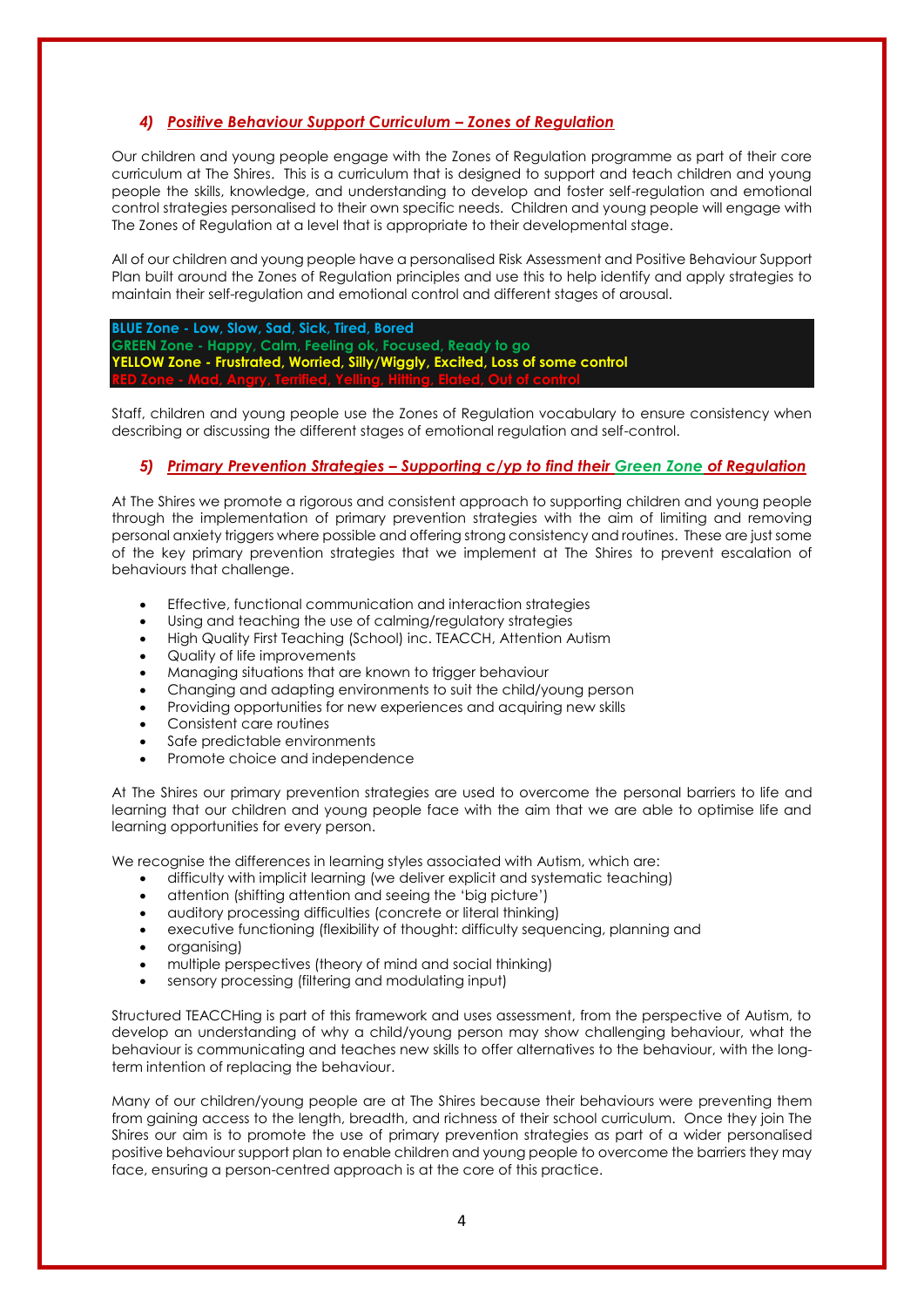#### *6) Beyond Primary Prevention Strategies – CPI Safety Intervention*

At The Shires our positive behaviour support practice is informed and supported by the Crisis Prevention Institute (CPI). We recognise that the children/young people we support will have all experience some level of trauma in their lives and therefore train all our staff in CPI Safety Intervention behaviour support practice which promotes the following core principles;

- Care: Respect, dignity, empathy, person-centred
- Welfare: Maintaining independence, choice and well-being
- **Safety:** Protecting rights and minimising harm
- Security: Safe, effective, harmonious and collaborative relationships.

We recognise that sometimes despite high quality primary preventative strategies being put in place our children and young people will still experience anxiety. We therefore use something called the *CPI Crisis Development Model* to determine the stage of crisis development/behaviour level that the child/young person is experiencing/presenting with and then identify the appropriate approaches for each level of presentation.

| <b>Integrated Experience</b>        |                            |
|-------------------------------------|----------------------------|
| Crisis Development/Behaviour Level  | Staff Attitudes/Approaches |
| 1. Anxiety (Yellow Zone)            | 1. Supportive              |
| 2. Defensive (Yellow Zone)          | 2. Directive               |
| <b>3. Risk Behaviour (Red Zone)</b> | 3. Safety Interventions    |
| 4. Tension Reduction (Blue Zone)    | 4. Therapeutic Rapport     |

At The Shires we expect our staff to consider the following key concepts when working with our children and young people;

The Integrated Experience

Behaviour influences behaviour – by being aware of our own attitudes and perceptions and remaining in control of our own behaviour we increase the likelihood of a successful intervention.

Precipitating Factors

Factors influencing a person's behaviour – these are the internal and external causes of behaviour that we as practitioners have little or no control over when working with a child or young person. Just as a child/young person in distress has factors that influence their behaviours we as staff members have precipitating factors that we must consider also.

Rational Detachment

Recognising the need to remain professional by managing our own behaviour and attitudes not taking the behaviours and attitudes of the child/young person in distress personally.

We ask our staff to consider the following key questions recognising that behaviour is communication.

- What is the child/young person's behaviour attempting to communicate?
- How am I responding?
- What am I expressing?
- How are they responding to me?

Identifying Triggers

Effective observation and analysis via high quality recording and reporting – Our MDT meeting cycle plays an important part in our collective decision-making process when trying to identify less obvious triggers to behaviour.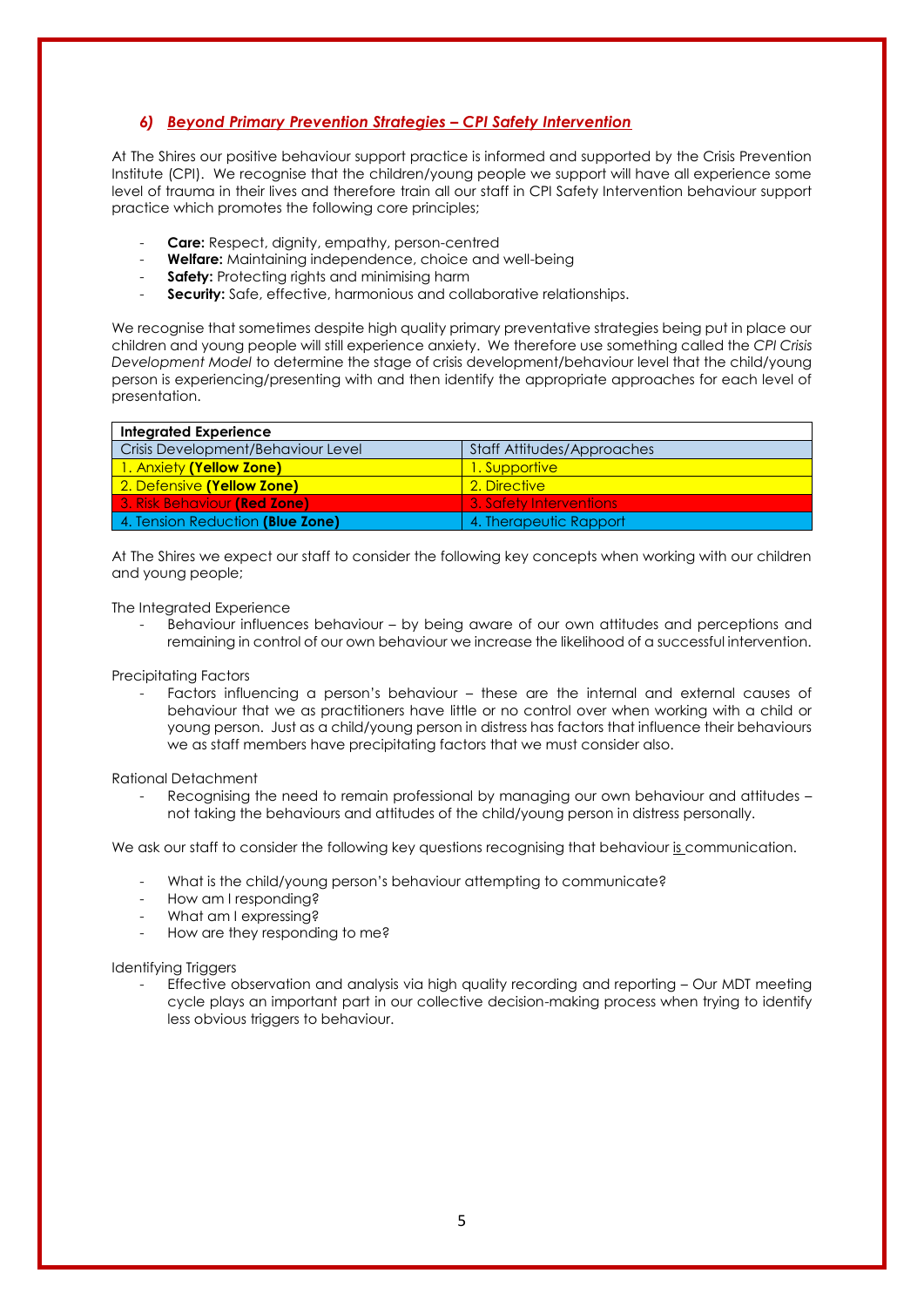#### *7) High-quality Communication (Yellow Zone)*

| Integrated Experience              |                            |  |
|------------------------------------|----------------------------|--|
| Crisis Development/Behaviour Level | Staff Attitudes/Approaches |  |
| <b>1. Anxiety (Yellow Zone)</b>    | <u> \]. Supportive \</u>   |  |

At The Shires our children and young people have a range of communication needs, including those who are non-verbal communicators. We therefore recognise that when working with our children and young people there are three types of communication we must consider.

#### *Verbal*

- Words used to send messages.
- Consider always the significance of words used.
- Keep messages: Short, simple, and clear. Respectful and positively phrased.

#### *Paraverbal*

- How you say what you say.
- This includes tone, volume and rhythm of speech
- We aim to use:
	- o caring, supportive tones.
	- o Keep the volume at a level that is appropriate to the situation.
	- o Deliver the message at a rate the child/young person can process.
- Paraverbal communication relates to the way we say things and does not include the words we use.

#### *Non-verbal*

Alternative and Augmented Communication (AAC)

- This refers to the communications systems that our children and young people may use to communicate.
- High-tech AAC devices relates to systems such Proloquo2Go which use computer-based symbol systems to aid communication.
- Low-tech AAC methods include signing (Makaton), gestures, symbols, objects of reference. PECS is an example of symbol exchange system used at The Shires to help our children and young people to communicate effectively.

#### Body language

The postures, gestures, facial expressions, and movement used to communicate.

Personal Space

The distance people prefer to maintain between themselves and others. It includes the social zone, personal zone, and intimate zone.

Communication through touch

A form of physical contact that expresses feelings or emotion.

#### Listening with empathy

- Remain non-judgemental.
- Give undivided attention
- Listen to facts and feelings.
- Allow time for silence and reflection
- Paraphrase what you understand.

All of our children and young people have different levels of expressive and receptive communication linked to verbal, paraverbal, and non-verbal communication. All our children and young people have Positive Behaviour Support Plans that consider their varying communication needs and help to identify personalised strategies to support them.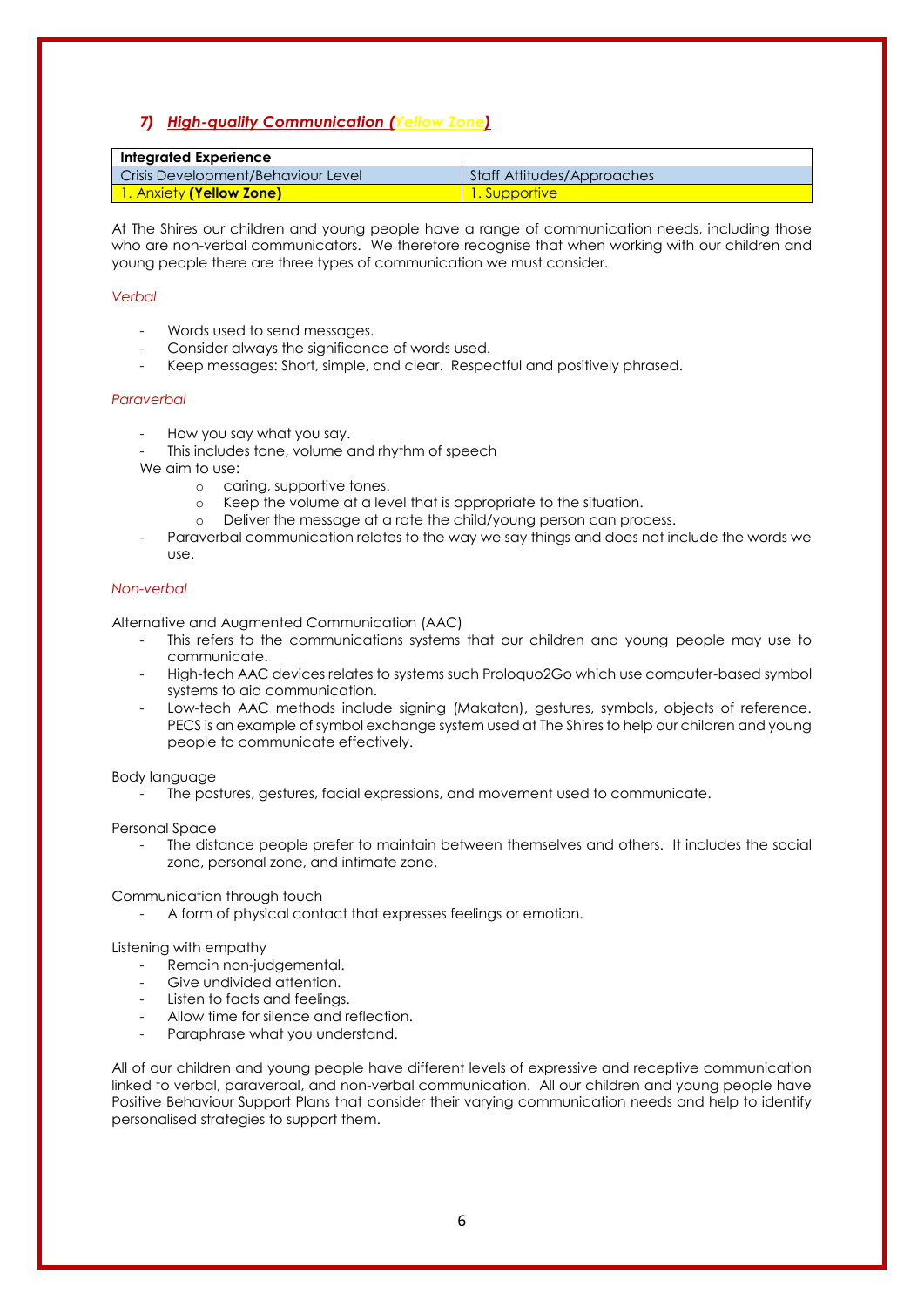#### *8) Defensive Behaviours and the Escalation Continuum (Yellow Zone)*

| Integrated Experience              |                            |
|------------------------------------|----------------------------|
| Crisis Development/Behaviour Level | Staff Attitudes/Approaches |
| 1. Anxiety (Yellow Zone)           | 1. Supportive              |
| 2. Defensive (Yellow Zone)         | 2. Directive               |

At The Shires staff use the Escalation Continuum to determine the level of intervention required to support a child/young person who is presenting with defensive behaviours.

#### *Questioning Stage*

Information-seeking: A rational question (verbal and/or non-verbal) seeking a rational response. Intervention: Give a rational response (verbal and/or non-verbal).

Challenging: Questioning authority; attempting to draw staff into a power struggle, or unsatisfied with the response provided by staff member.

Intervention: Downplay the challenge.

#### *Refusal Stage*

Often described as unwillingness to cooperate or respond positively to the instructions or answer that has been presented to them.

Intervention: De-escalation/distraction via range of techniques such as; limit setting, structuring, hurdle help, change of face, active listening, relating, redirection/diversion, humour, affection, praise, appeal, prompting/signalling, proximity/touch, boundary setting, planned ignoring, permitting, acceptance, restructure, regroup, remove audience, leave it option, stimulus change, praise/rewards, consequences, silence, distraction, capitulation.

#### *Release*

Verbal, physical, and emotional outburst: screaming/shouting, swearing, jumping, running, impact seeking behaviours (crashing and bashing). High-energy output behaviours.

Intervention: Allow for venting and high-energy release in a safe space away from an audience where possible, minimalizing risk, and potential harm to others. Continue to provide reassurance with calm, non-threatening, understanding and reasonable approach.

#### *Intimidation*

The child/young person is verbally and/or non-verbally presenting with threatening behaviour that could lead to potential risk of harm to self or others.

Intervention: Take all potential risk of harm to self or others seriously. Seek assistance, wait for colleagues to arrive and support.

#### *Tension Reduction*

Decrease in physical and emotional energy output.

- Intervention: Establish Therapeutic Rapport. Re-establish the relationship.

#### *9) Risk Behaviour and Safety Interventions*

#### *a) Non-restrictive Safety Interventions and Disengagement Skills (Red Zone)*

| <b>Integrated Experience</b>        |                            |
|-------------------------------------|----------------------------|
| Crisis Development/Behaviour Level  | Staff Attitudes/Approaches |
| 1. Anxiety (Yellow Zone)            | 1. Supportive              |
| 2. Defensive (Yellow Zone)          | 2. Directive               |
| <b>3. Risk Behaviour (Red Zone)</b> | 3. Safety Interventions    |

At The Shires when supporting children and young people who are presenting with Risk Behaviours we consider safety from the following perspectives;

Keeping the child/young person in crisis safe.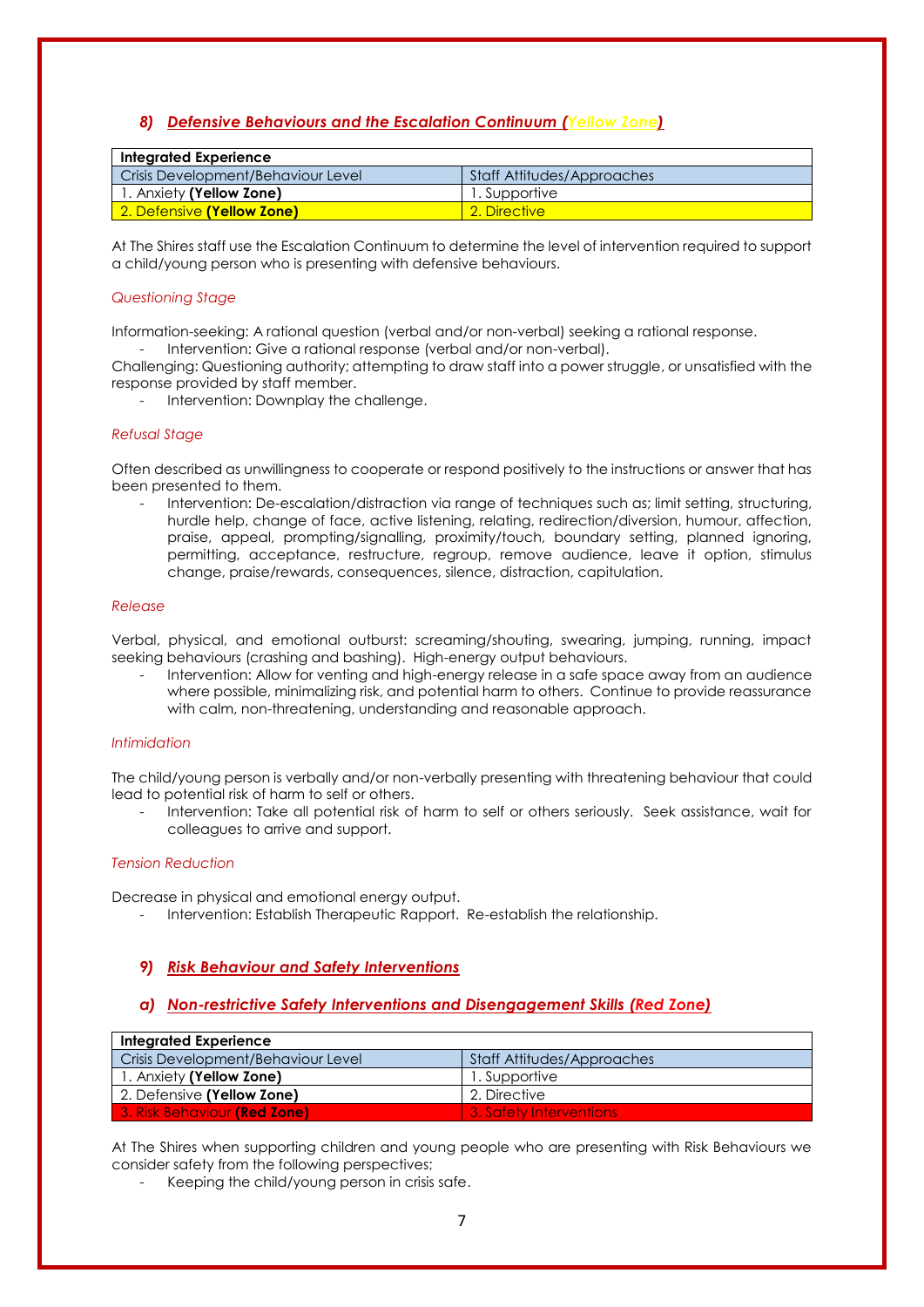- Keeping other children/young people safe.
- Keeping staff/visitors safe.

Staff are expected to consider the following key principles before implementing any safety intervention;

- Duty of Care (actions and omissions to do no harm) with the best interests of the child/young person in distress.
- Any actions must be reasonable and proportionate to the behaviour being presented.
- Safety interventions must be a last resort and least restrictive.
- Balance of risk considered, doing something versus the risk of doing nothing to prevent risk of harm occurring.
- Always upholding the child/young person's human rights.
- Be aware of the obligation to reduce use and prevent the misuse and abuse of safety interventions.

In order to achieve safety for all, staff are expected to use the following non-restrictive interventions as a precursor to any disengagement skills or restrictive physical intervention.

- Remove items that could be dangerous.
- Non-restrictive redirection/removal of the child/young person in crisis to alternative space away from others.
- Redirection/removal of other children/young people and adults away from child/young person in crisis.
- Asking for additional support from staff.

There may be times when staff will be required to use disengagement skills to create greater distance between them and the child/young person in crisis to minimalize risk of harm occurring.

All staff are trained in the following skills to disengage from;

- strikes.
- wrist grabs,
- clothing grabs,
- hair pulls,
- neck (attempts to strangle),
- body grabs,
- bites.

#### *b) Restrictive Safety Intervention (Red Zone)*

Before implementing a restrictive safety intervention staff must use the Decision-Making Matrix to assess the level of risk (chance of a bad consequence). Staff are expected to cross-reference the likelihood that a negative event or behaviour will occur versus the severity or level of harm that may occur, Likelihood x severity = Risk.

- Restrictive safety inventions will be used as a last resort where possible.
- When the level of risk allows it, staff will be expected to exhaust all non-restrictive methods to maintain the safety of the child/young person, themselves, and others.
- In the process of determining the level of risk presented using the decision-making matrix, it may be decided that the level of risk posed would warrant the use of restrictive safety intervention as a first resort.

Staff are then expected to use low-level, medium-level or high-level restriction techniques to match that level of risk that is being presented. Staff at The Shires are trained in seated or standing holds only, we do not apply ground holds.

Staff have lawful reason to use reasonable and proportionate restrictive safety interventions when there is;

- Potential/actual significant **risk of harm to self**
- Potential/actual significant risk of harm to others
- Potential/actual significant **risk to property** that may result in significant risk of harm to self or others
- Potential/actual significant **risk of disorder** that may result in significant risk of harm to self or others.

Staff consider the following principles when applying restrictive safety intervention techniques;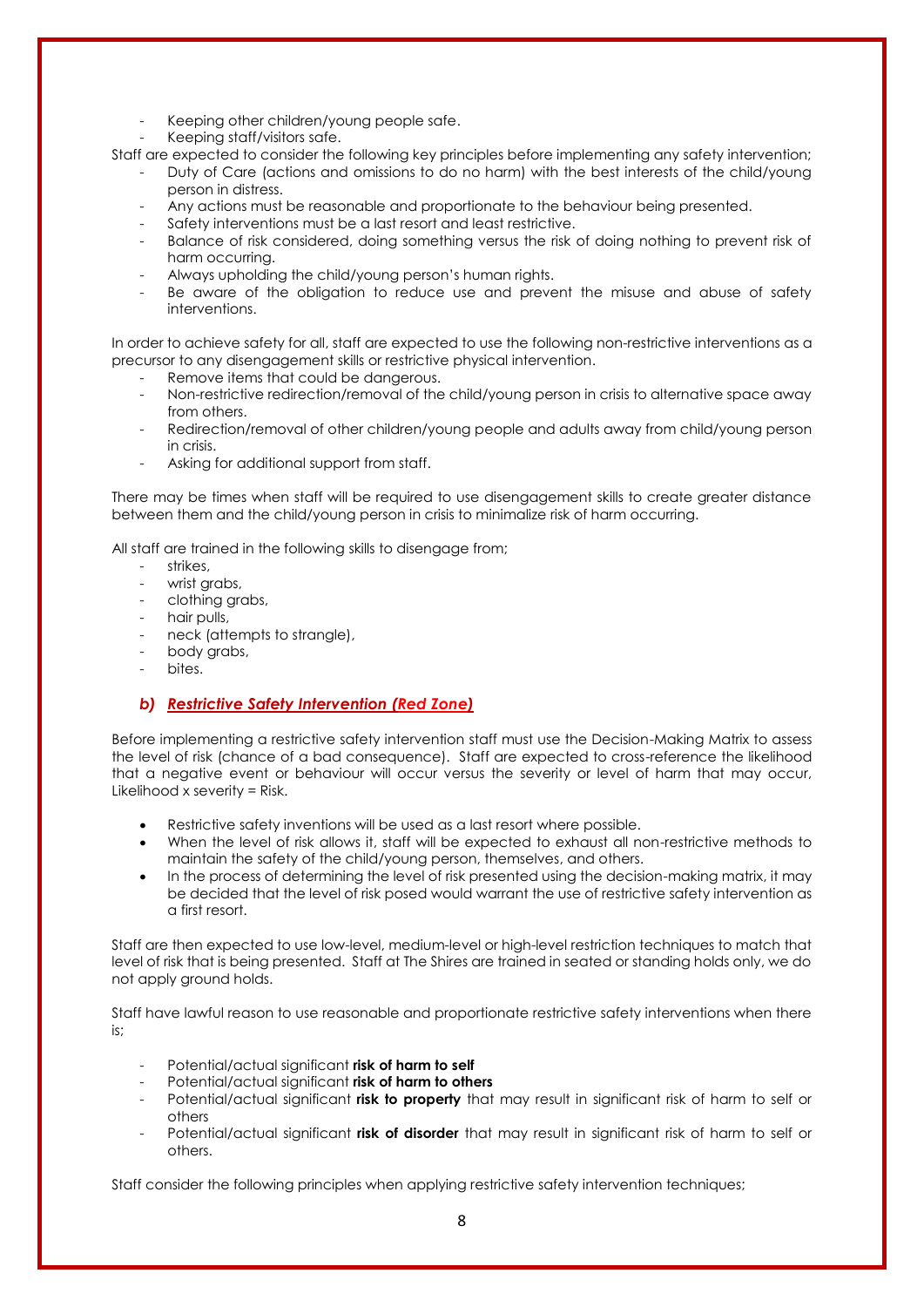- Safe: Is specific safety intervention going to maximise safety and minimise harm?
- Effective: What will make this specific intervention effective?
- Acceptable: Would this be viewed as an acceptable, reasonable and proportionate response to the risk behaviour that is being presented?

The Shires works with the advice provided by the *Department for Education in; Use of reasonable force, Advice for Headteachers, staff and governing bodies. July 2013*.

#### *10) Post-crisis support (Blue Zone)*

| <b>Integrated Experience</b>       |                            |  |
|------------------------------------|----------------------------|--|
| Crisis Development/Behaviour Level | Staff Attitudes/Approaches |  |
| 1. Anxiety (Yellow Zone)           | 1. Supportive              |  |
| 2. Defensive (Yellow Zone)         | 2. Directive               |  |
| 3. Risk Behaviour (Red Zone)       | 3. Safety Interventions    |  |
| 4. Tension Reduction (Blue Zone)   | 4. Therapeutic Rapport     |  |

At The Shires we recognise that after a crisis it is important for us to re-establish the relationship with the child/young person to create a sense of calm, safety, and repair for all involved in the crisis. Staff ensure that they address and meet the immediate needs of the child/young person, seeking medical attention, lowering temperature, offering drinks or food or anything that is important to the individual and would pay a key role in restoring and repairing the relationship. Staff will also ensure the immediate needs of other children/young people and adults who were involved in the event or witnessed the event are met.

To aid post-crisis support at The Shires we implement the COPING Model.

**C**ONTROL - Ensure the emotional and physical control is regained by the child/young person and staff member.

**O**RIENT - Ensure the basic facts are considered: What happened? When did it happen? Who else has been affected? Why did it happen? Where did it happen?

**P**atterns - Look for patterns for the behaviour. Is this the first time the child/young person reacted that way, or is it a recurring event? How does the staff response history impact the behaviours presented? Are there successful patterns to how the team respond that can be built into the child/young person's positive behaviour support plan? Are there staff behaviours that need to be avoided to prevent behaviour reoccurrence?

**I**nvestigate - Look for alternatives to support the behaviour. What could be done differently next time? What can we do to put things right or restore the environment? Identify the what the child/young person was thinking at the time of the incident if possible? Identify what the staff where thinking at the time of the incident? What amendments can be made to support prevent future crisis events or improve responses in a crisis event?

**N**egotiate - Future approaches and behaviour expectations. Changes that could improve future interventions or reinforce what is working well. Work with the child/young person to identify how they would like to be supported if they are in distress in the future, identify things that they don't want us to do during these events. Staff to identify things they could have done differently or will commit to do differently based on the experience of this most recent event.

**G**ive – Responsibility back to the child/young person, provide support, encouragement and reassurance to them. At The Shires we use this stage to seek repair and restoration for all parties, helping children and young people to recognise the consequences as a result of their actions at a level that is appropriate their developmental stage. At The Shires we don't seek to "implement sanctions or punishment" as a result of behaviours that are presented. There will however be times that the Head of Education or Registered Manager will determine a necessary consequence as a result of the child or young person's behaviour. This will be reasonable, necessary, and proportionate to the behaviour that has been presented and often implemented in the interests of safety for all to prevent recurrence of the behaviour. Our aim is to ensure trust and confidence is given to the staff to reassure staff that they have the skills, knowledge and understanding to support the child/young person in the event of future crisis.